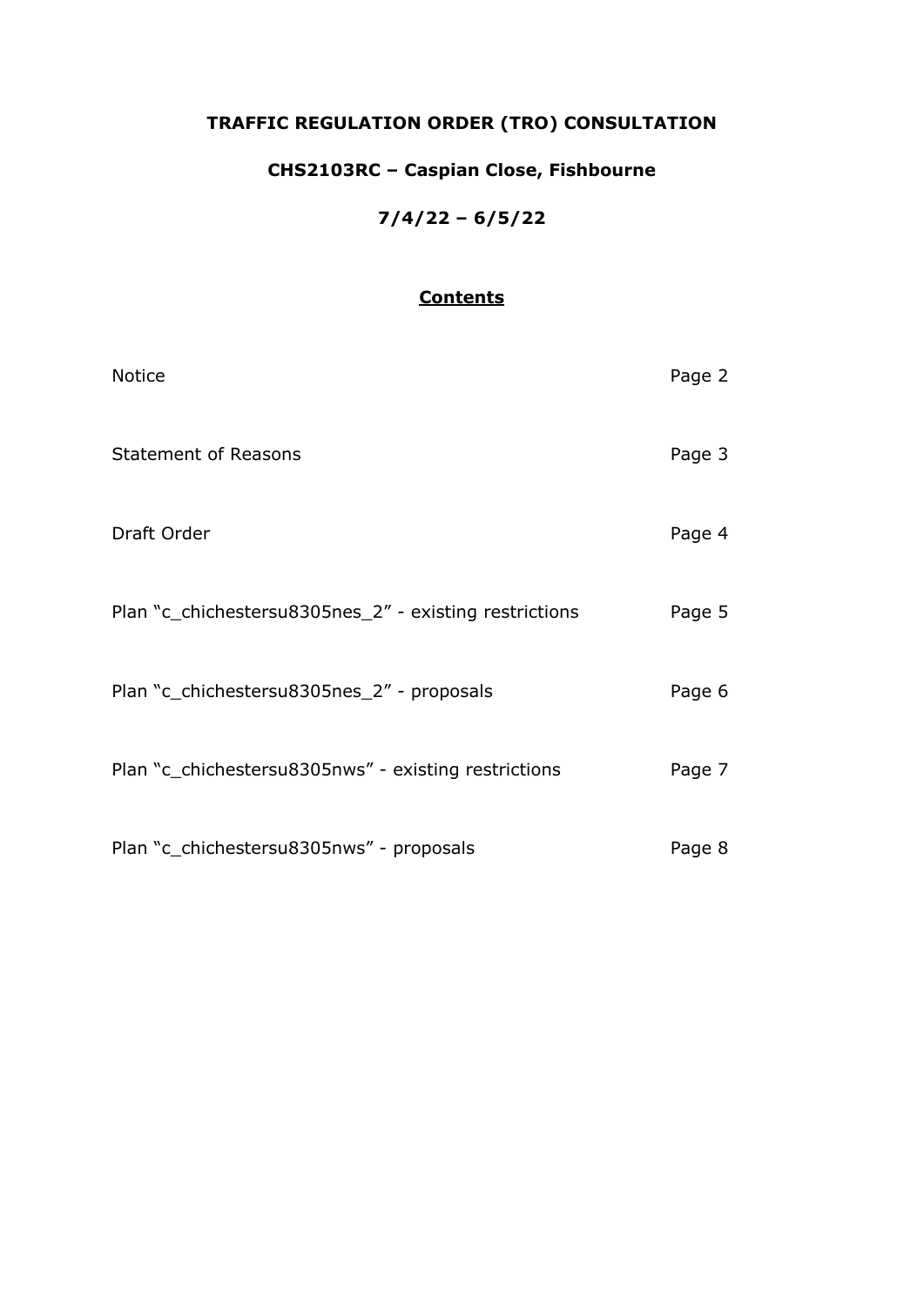#### **WEST SUSSEX COUNTY COUNCIL ((CHICHESTER) (PARKING PLACES AND TRAFFIC REGULATION) (CONSOLIDATION) ORDER 2010) (CASPIAN CLOSE AMENDMENT) ORDER 202\***

**NOTICE** is hereby given that in exercise of their powers under the Road Traffic Regulation Act 1984, West Sussex County Council, propose to make a permanent Order the effect of which will be to introduce lengths of prohibition of waiting at any time (double yellow lines) on both sides of Caspian Close from its junction with Clay Lane southwards for a distance of 10 metres and, on the east and north sides of Caspian Close adjacent to the frontage of Nos. 1 and 2.

Full details of the proposals in this Notice can be viewed on our website [www.westsussex.gov.uk/tro.](http://www.westsussex.gov.uk/tro) The [website](https://www.westsussex.gov.uk/roads-and-travel/traffic-regulation-orders/) includes a response form for comments or objections.

Paper copies of documents will not be available to view in council offices or libraries. People without access to a computer who wish to view details of the scheme should telephone the West Sussex County Council Contact Centre on 01243 642105 to receive the documents by post.

Any objections or comments about the proposal must be received by 6 May 2022. These may be sent via the response form on the website, in writing to: TRO Team, West Sussex County Council, The Grange, Tower Street, Chichester, PO19 1RH; or by e-mail to: [tro.consultation@westsussex.gov.uk.](mailto:tro.consultation@westsussex.gov.uk) All correspondence should be addressed to the undersigned, quoting reference no. TRO/CHS2103/RC. Only correspondence including a full name and address will be considered.

Dated this 7TH April 2022 Director of Law & Assurance County Hall Chichester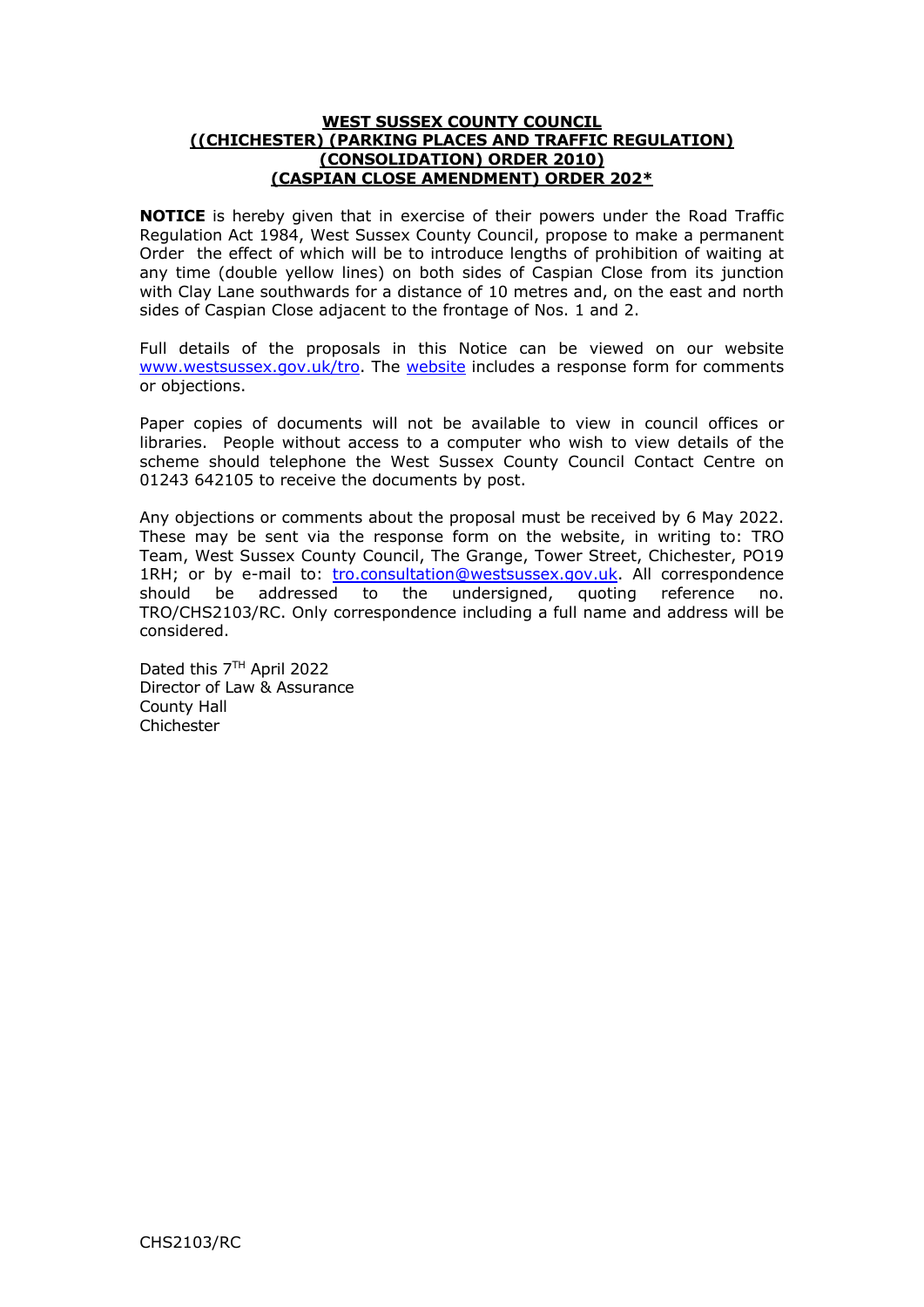#### **WEST SUSSEX COUNTY COUNCIL ((CHICHESTER) (PARKING PLACES AND TRAFFIC REGULATION) (CONSOLIDATION) ORDER 2010) (CASPIAN CLOSE AMENDMENT) ORDER 202\***

#### **STATEMENT OF REASONS FOR PROPOSING TO MAKE THE ORDER**

The County Council in exercise of their powers under the Road Traffic Regulation Act 1984, propose to make a permanent Order the effect of which will be to introduce lengths of prohibition of waiting at any time (double yellow lines) on both sides of Caspian Close from its junction with Clay Lane southwards for a distance of 10 metres and, on the east and north sides of Caspian Close adjacent to the frontage of Nos. 1 and  $\mathcal{L}$ 

Fishbourne Parish Council supported by local residents made representations to the County Council that parking at specific locations on Caspian Close causes an obstruction and creates access difficulties for large delivery and refuse collection vehicles. The South Chichester County Local Committee approved proposals for Caspian Close be included in the 2021/22 TRO works programme.

It is proposed to introduce lengths of prohibition of waiting at any time (double yellow lines) on both sides of Caspian Close south of its junction with Clay Lane and at the first bend in the Close. These waiting restrictions aim to alleviate the obstructive parking and facilitate turning manoeuvres.

The Order is proposed to avoid danger to persons or other traffic using the roads o for preventing the likelihood of any such danger arising, to facilitate the passage on the road of any class of traffic and to preserve or improve the amenity of the area through which the road runs.

Plan Nos. SU8305NES SU8305NWS

Director of Law & Assurance County Hall Chichester April 2022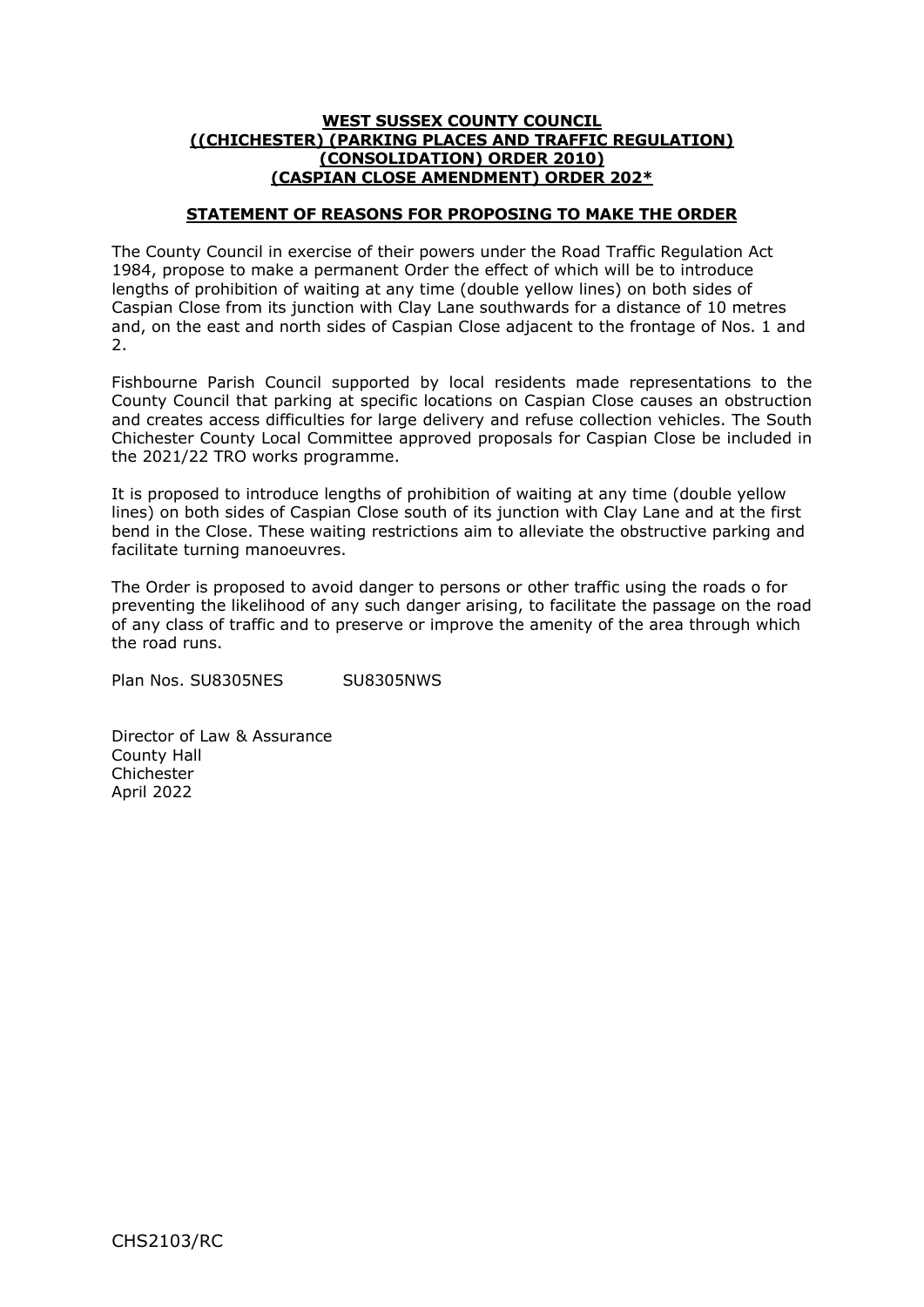#### **WEST SUSSEX COUNTY COUNCIL ((CHICHESTER DISTRICT) (PARKING PLACES & TRAFFIC REGULATION) (CONSOLIDATION) ORDER 2010) (CASPIAN CLOSE AMENDMENT) ORDER 2022**

West Sussex County Council in exercise of their powers under Sections 1 (1) 2 (1) and (2), 4 (2), 45, 46, 49 and 53 and Part IV of Schedule 9 of the Road Traffic Regulation Act 1984 "the Act" as amended and of all other enabling powers and after consultation with the chief officer of police in accordance with Part III of Schedule 9 to the Act hereby make the following Order:-

- 1. This Order shall come into operation on the x day of x 2022 and may be cited as "West Sussex County Council ((Chichester District) (Parking Places and Traffic Regulation) (Consolidation) Order 2010) (Caspian Close Amendment) Order 2022."
- 2. The "West Sussex County Council (Chichester District) (Parking Places and Traffic Regulation) (Consolidation) Order 2010" is hereby amended by the insertion into it of the plans attached in the First Schedule to this Order.

#### **FIRST SCHEDULE Plans to be inserted (as attached)**

SU8305NES (Sheet Issue No. 1) SU8305NWS (Sheet Issue No. 1)

#### **For and on behalf of WEST SUSSEX COUNTY COUNCIL**

*Authorised Signatory:*

*NAME:* 

*DATE MADE:*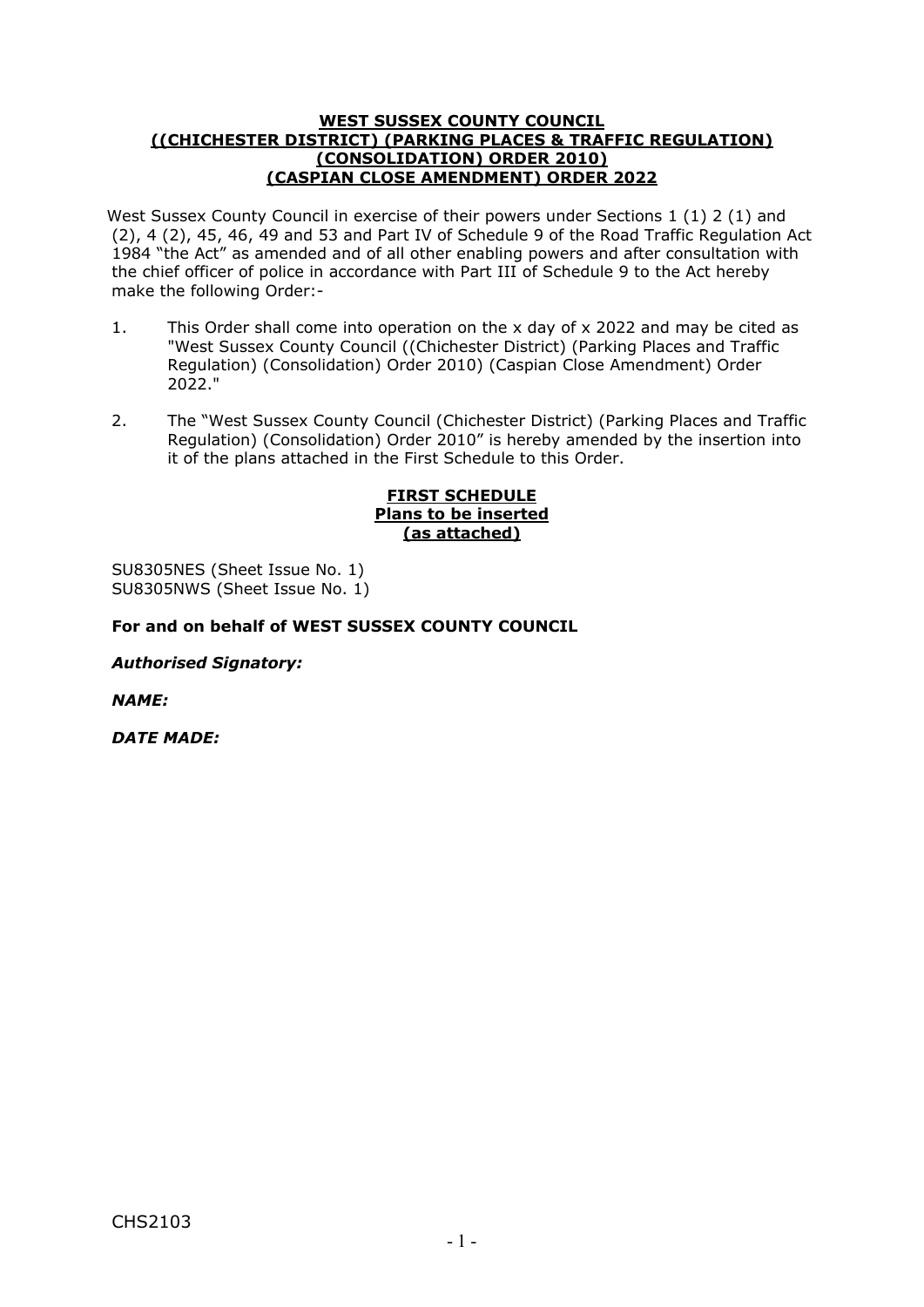

## PAGE 1 OF 2: EXISTING RESTRICTIONS ONLY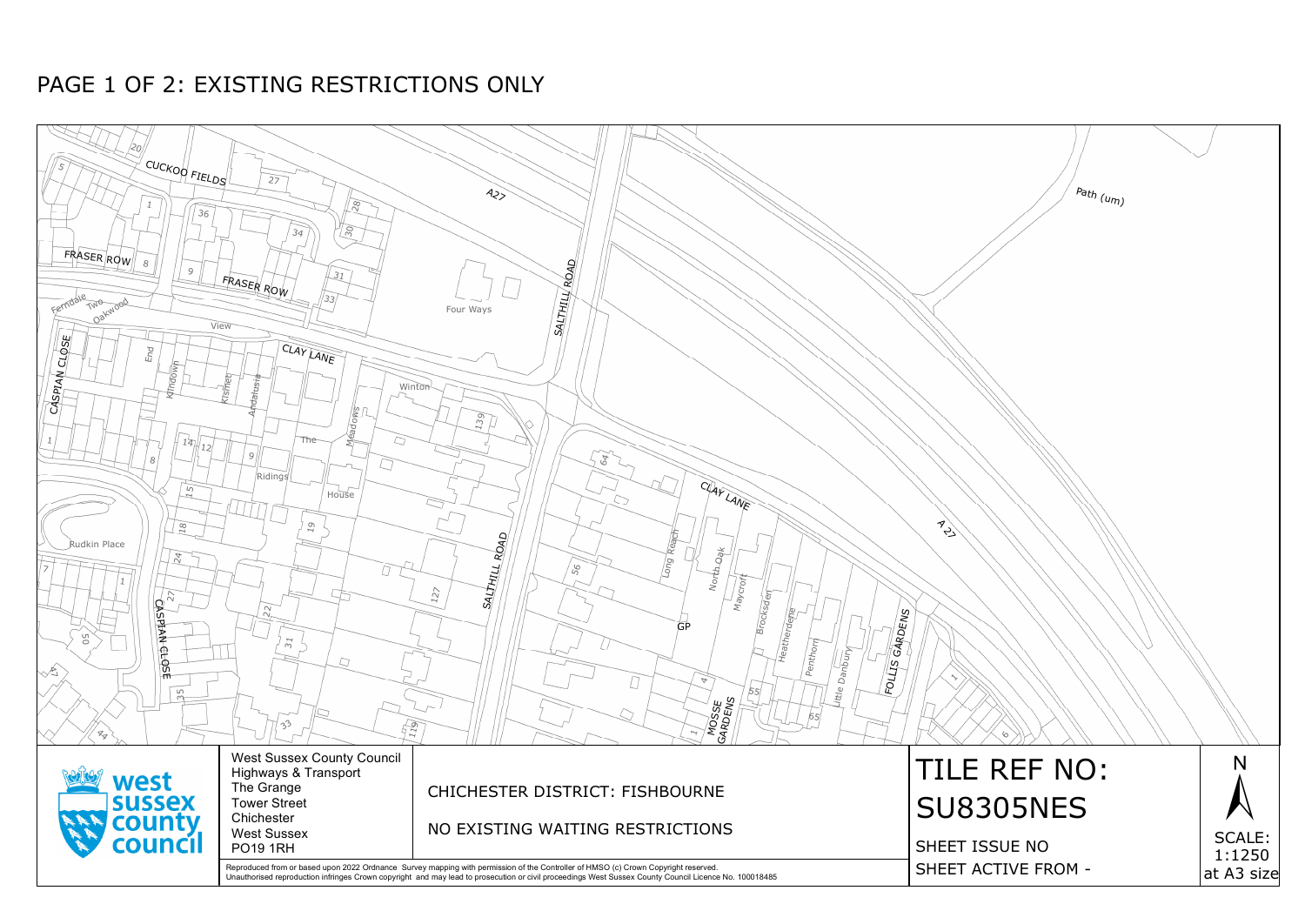

# PAGE 2 OF 2: PROPOSED CHANGES TO RESTRICTIONS (CIRCLED)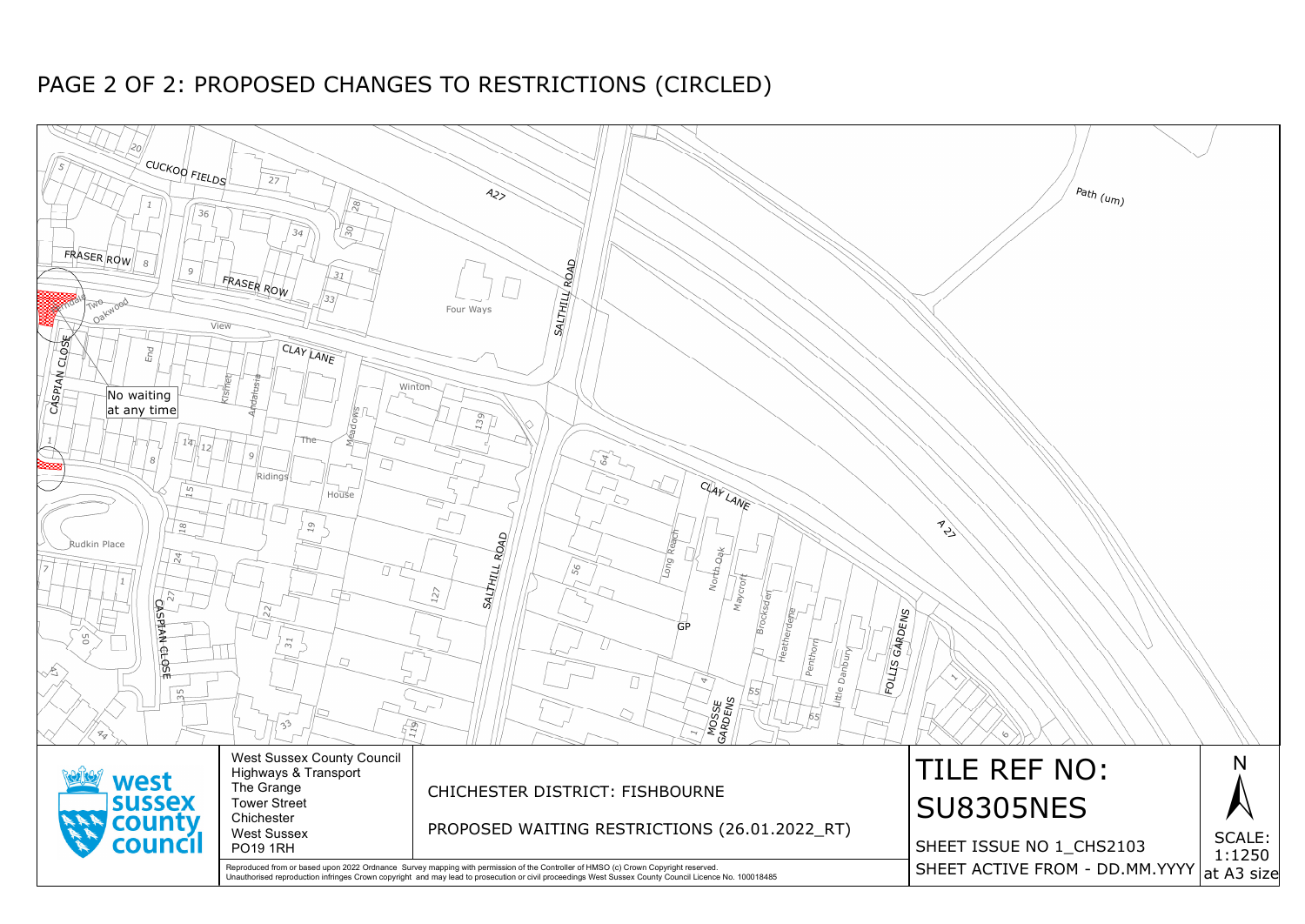

## PAGE 1 OF 2: EXISTING RESTRICTIONS ONLY